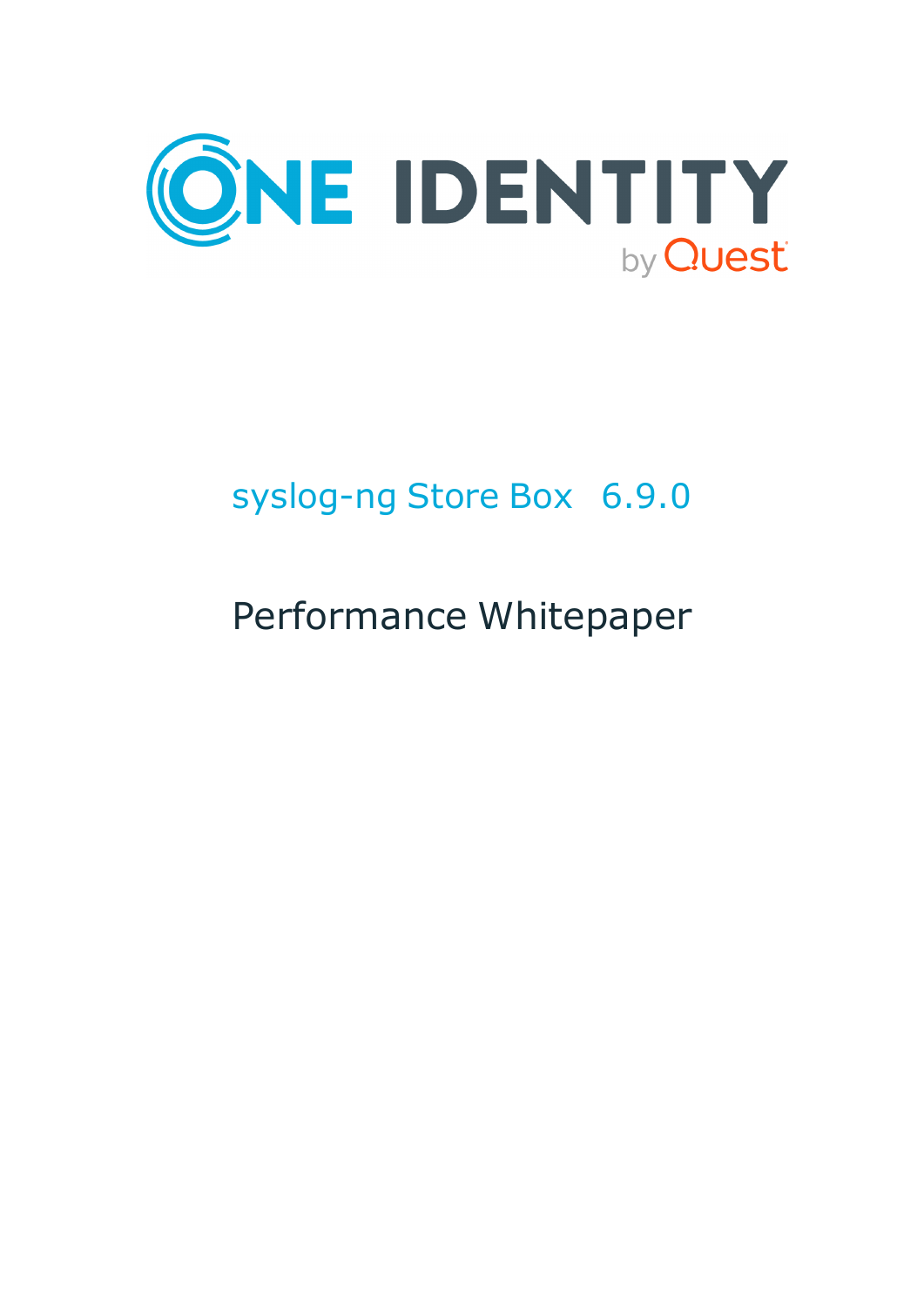#### **Copyright 2021 One Identity LLC.**

#### **ALL RIGHTS RESERVED.**

This guide contains proprietary information protected by copyright. The software described in this guide is furnished under a software license or nondisclosure agreement. This software may be used or copied only in accordance with the terms of the applicable agreement. No part of this guide may be reproduced or transmitted in any form or by any means, electronic or mechanical, including photocopying and recording for any purpose other than the purchaser's personal use without the written permission of One Identity LLC .

The information in this document is provided in connection with One Identity products. No license, express or implied, by estoppel or otherwise, to any intellectual property right is granted by this document or in connection with the sale of One Identity LLC products. EXCEPT AS SET FORTH IN THE TERMS AND CONDITIONS AS SPECIFIED IN THE LICENSE AGREEMENT FOR THIS PRODUCT, ONE IDENTITY ASSUMES NO LIABILITY WHATSOEVER AND DISCLAIMS ANY EXPRESS, IMPLIED OR STATUTORY WARRANTY RELATING TO ITS PRODUCTS INCLUDING, BUT NOT LIMITED TO, THE IMPLIED WARRANTY OF MERCHANTABILITY, FITNESS FOR A PARTICULAR PURPOSE, OR NON-INFRINGEMENT. IN NO EVENT SHALL ONE IDENTITY BE LIABLE FOR ANY DIRECT, INDIRECT, CONSEQUENTIAL, PUNITIVE, SPECIAL OR INCIDENTAL DAMAGES (INCLUDING, WITHOUT LIMITATION, DAMAGES FOR LOSS OF PROFITS, BUSINESS INTERRUPTION OR LOSS OF INFORMATION) ARISING OUT OF THE USE OR INABILITY TO USE THIS DOCUMENT, EVEN IF ONE IDENTITY HAS BEEN ADVISED OF THE POSSIBILITY OF SUCH DAMAGES. One Identity makes no representations or warranties with respect to the accuracy or completeness of the contents of this document and reserves the right to make changes to specifications and product descriptions at any time without notice. One Identity does not make any commitment to update the information contained in this document.

If you have any questions regarding your potential use of this material, contact:

One Identity LLC. Attn: LEGAL Dept 4 Polaris Way Aliso Viejo, CA 92656

Refer to our Web site [\(http://www.OneIdentity.com](http://www.oneidentity.com/)) for regional and international office information.

#### **Patents**

One Identity is proud of our advanced technology. Patents and pending patents may apply to this product. For the most current information about applicable patents for this product, please visit our website at [http://www.OneIdentity.com/legal/patents.aspx.](http://www.oneidentity.com/legal/patents.aspx)

#### **Trademarks**

One Identity and the One Identity logo are trademarks and registered trademarks of One Identity LLC. in the U.S.A. and other countries. For a complete list of One Identity trademarks, please visit our website at [www.OneIdentity.com/legal](http://www.oneidentity.com/legal). All other trademarks are the property of their respective owners.

#### **Legend**

**WARNING: A WARNING icon highlights a potential risk of bodily injury or property** œ **damage, for which industry-standard safety precautions are advised. This icon is often associated with electrical hazards related to hardware.**

**CAUTION: A CAUTION icon indicates potential damage to hardware or loss of data if instructions are not followed.**

SSB Performance Whitepaper Updated - 15 November 2021, 12:29 Version - 6.9.0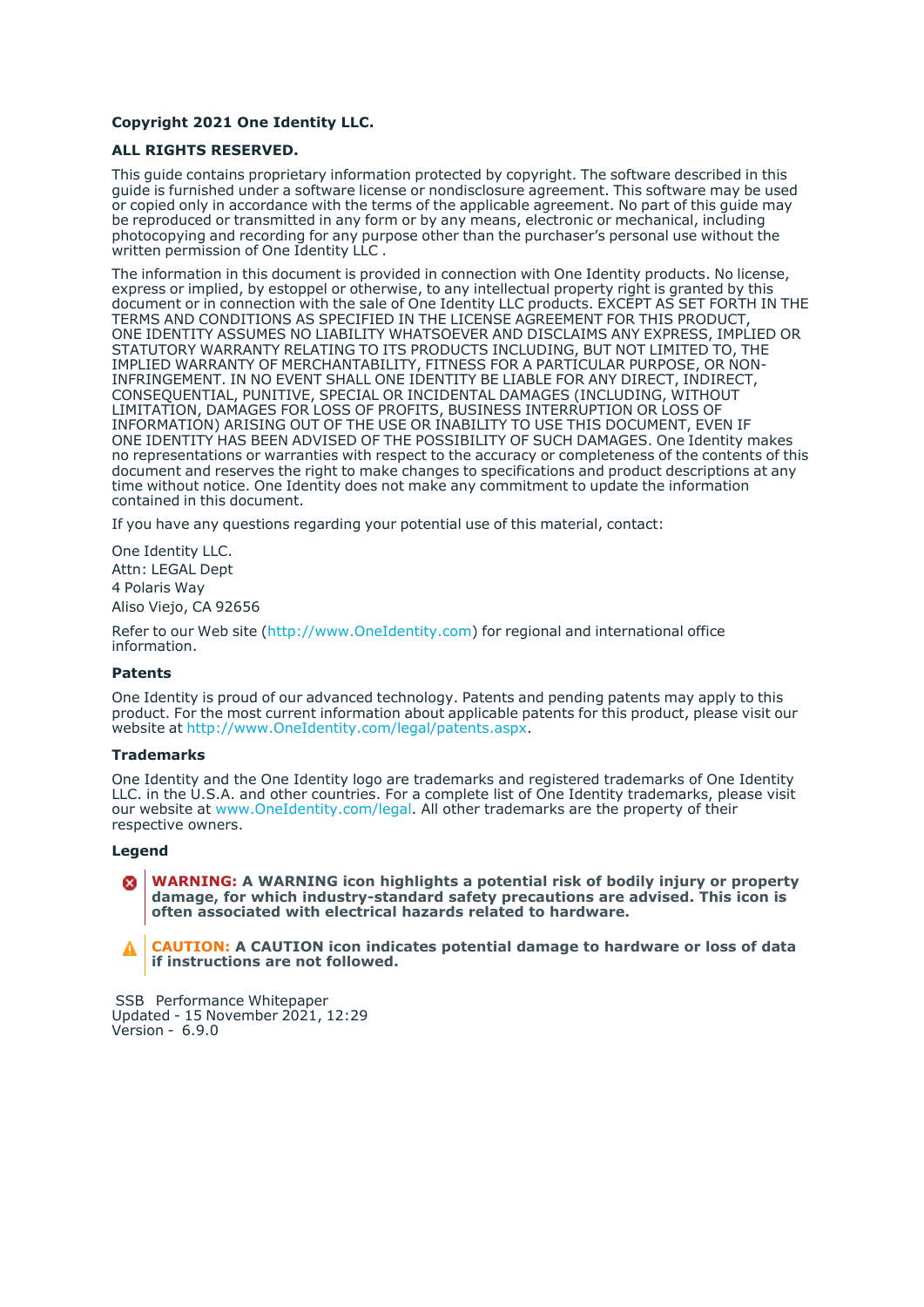### **Contents**

| Log collecting performance manufactured and 5 |    |
|-----------------------------------------------|----|
|                                               |    |
|                                               |    |
|                                               |    |
|                                               |    |
|                                               |    |
|                                               | 20 |
|                                               |    |
|                                               |    |



SSB

**3**

Performance Whitepaper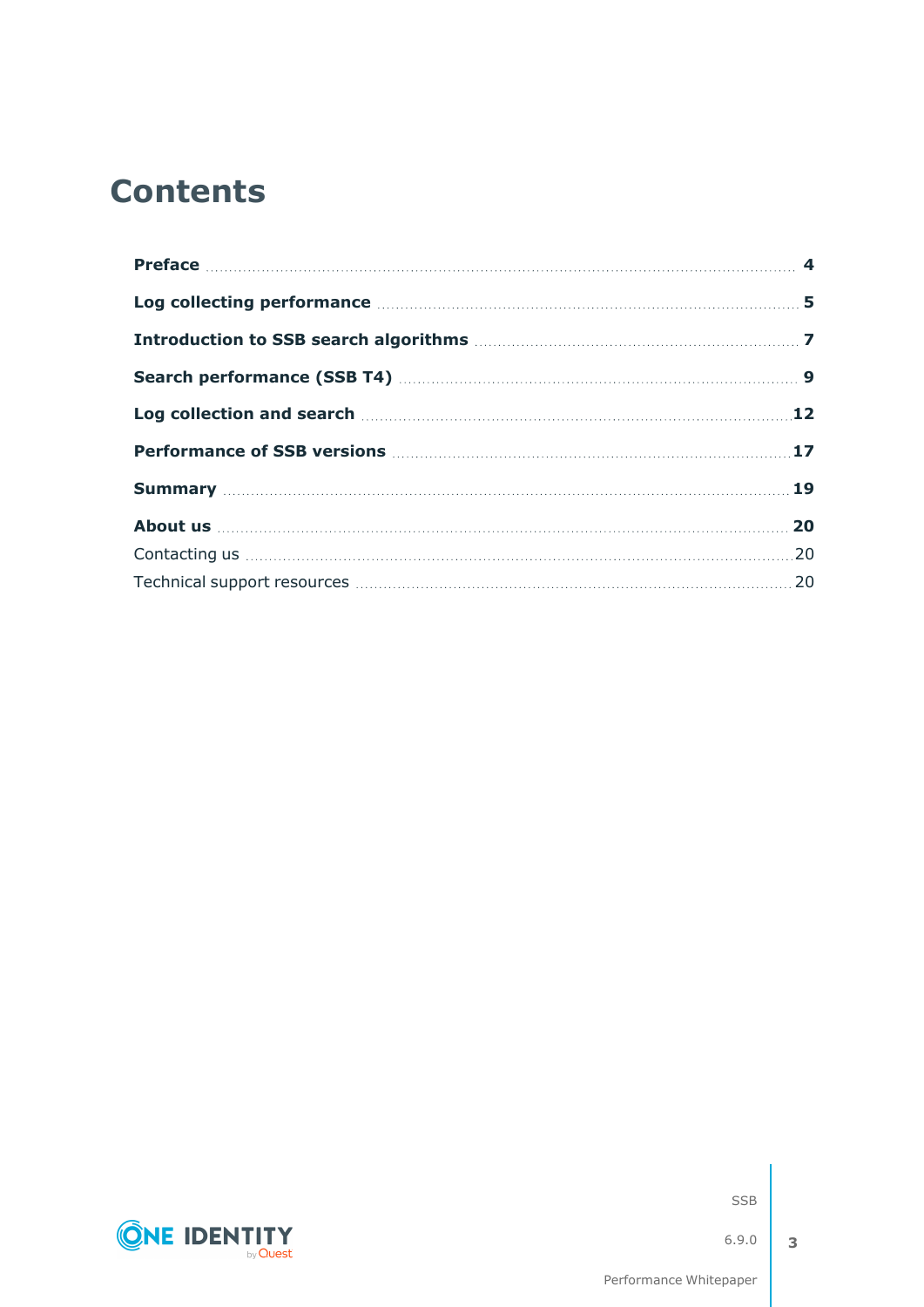## **Preface**

**1**

<span id="page-3-0"></span>This white paper enables syslog-ng Store Box (SSB) end-users, integrators, and sales personnel to make predictions about the performance of the SSB appliance based on various environmental and configuration parameters.

The measured data refers to physical SSB appliances.



SSB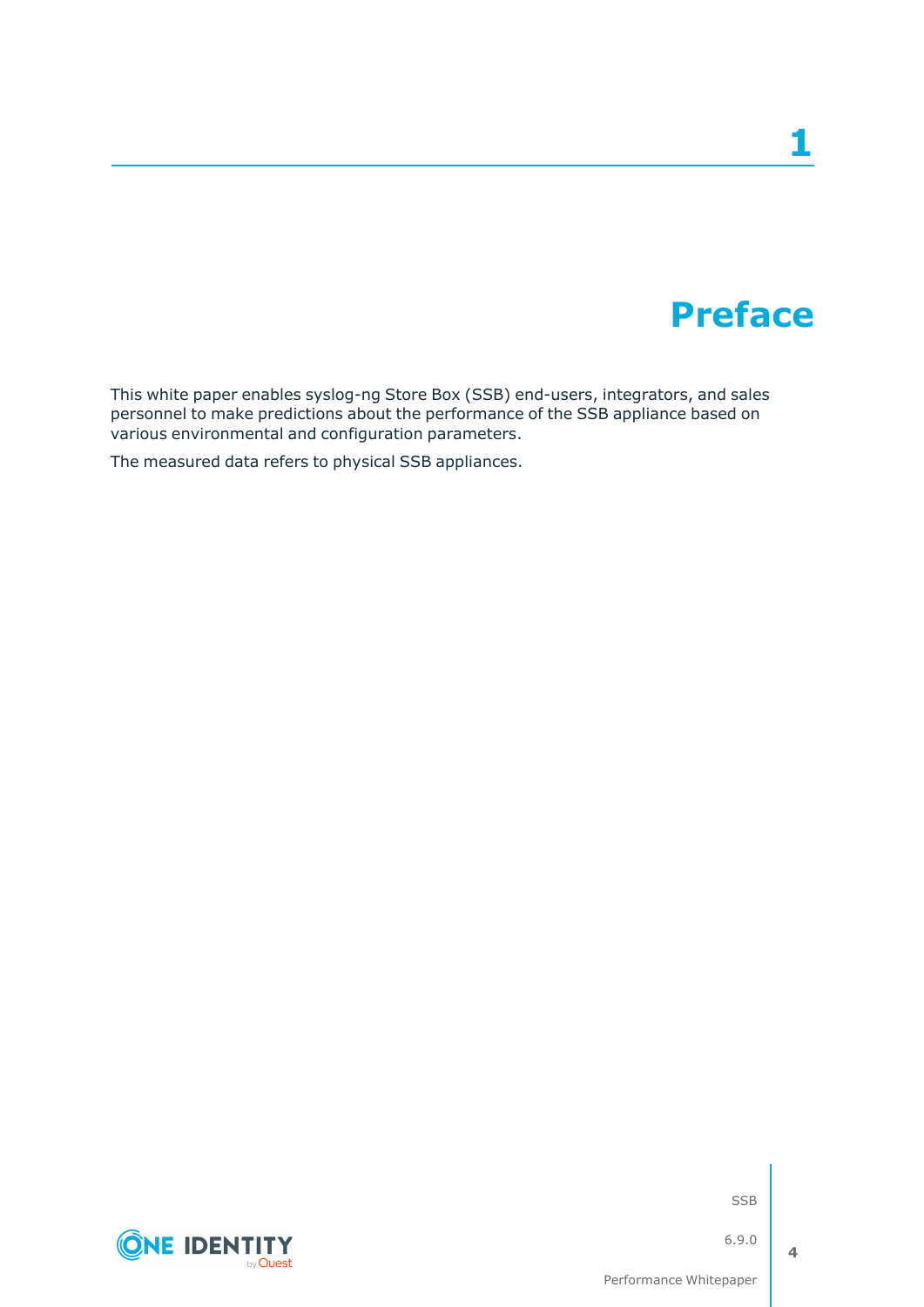## **Log collecting performance**

<span id="page-4-0"></span>In this simple case we only measured sustained throughput of receiving logs in SSB. This means that there were no other operations like search ongoing at the time of the test. The source of messages was always TCP and we tested with and without encryption enabled on the source. The target logspace was using indexed, compressed log store where all fields were indexed using the default delimiters. We used the default 1024Mb memory limit. There was no pattern database loaded.

#### **Factors with significant effect on performance**

On physical hardware, SSB performance is usually limited by available processing power, that is, the performance is CPU bound.

During RAID synchronization the performance can drop significantly, because of the heavy load of the disk subsystem. As a result, a new SSB installation may give misleading performance numbers. Always wait for the RAID synchronization to finish before testing the performance.

If you use DNS for the log source, but the DNS server is unreachable, the performance of SSB will greatly decrease.

Sending logs from one log source into multiple logspaces degrades performance. If possible, send logs from one (or more) log source into a single logspace, and not duplicate the logs. If you need to filter or aggregate log messages in different ways, consider using the filtered logspace and multiple logspace features. (For details, see ["Creating](https://support.oneidentity.com/technical-documents/syslog-ng-store-box/6.9.0/administration-guide/storing-messages-on-ssb/creating-filtered-logspaces/) filtered logspaces" in the [Administration](https://support.oneidentity.com/technical-documents/syslog-ng-store-box/6.9.0/administration-guide/storing-messages-on-ssb/creating-filtered-logspaces/) Guide and "Creating multiple [logspaces"](https://support.oneidentity.com/technical-documents/syslog-ng-store-box/6.9.0/administration-guide/storing-messages-on-ssb/creating-multiple-logspaces/) in the [Administration](https://support.oneidentity.com/technical-documents/syslog-ng-store-box/6.9.0/administration-guide/storing-messages-on-ssb/creating-multiple-logspaces/) Guide.)

Parsing syslog headers adds an extra 18% overhead. You can improve the raw performance of SSB by selecting the **Do not parse** option in the log source. However, in this case you cannot search and filter the host, program, pid, and other fields of these messages.

Disabling flow control on a log source will not throttle back clients, and seems to increase performance. However, it may lead to losing messages.

#### **Factors without significant effect on performance**

The following factors have no effect, or only limited effect on the performance of SSB.

SSB



6.9.0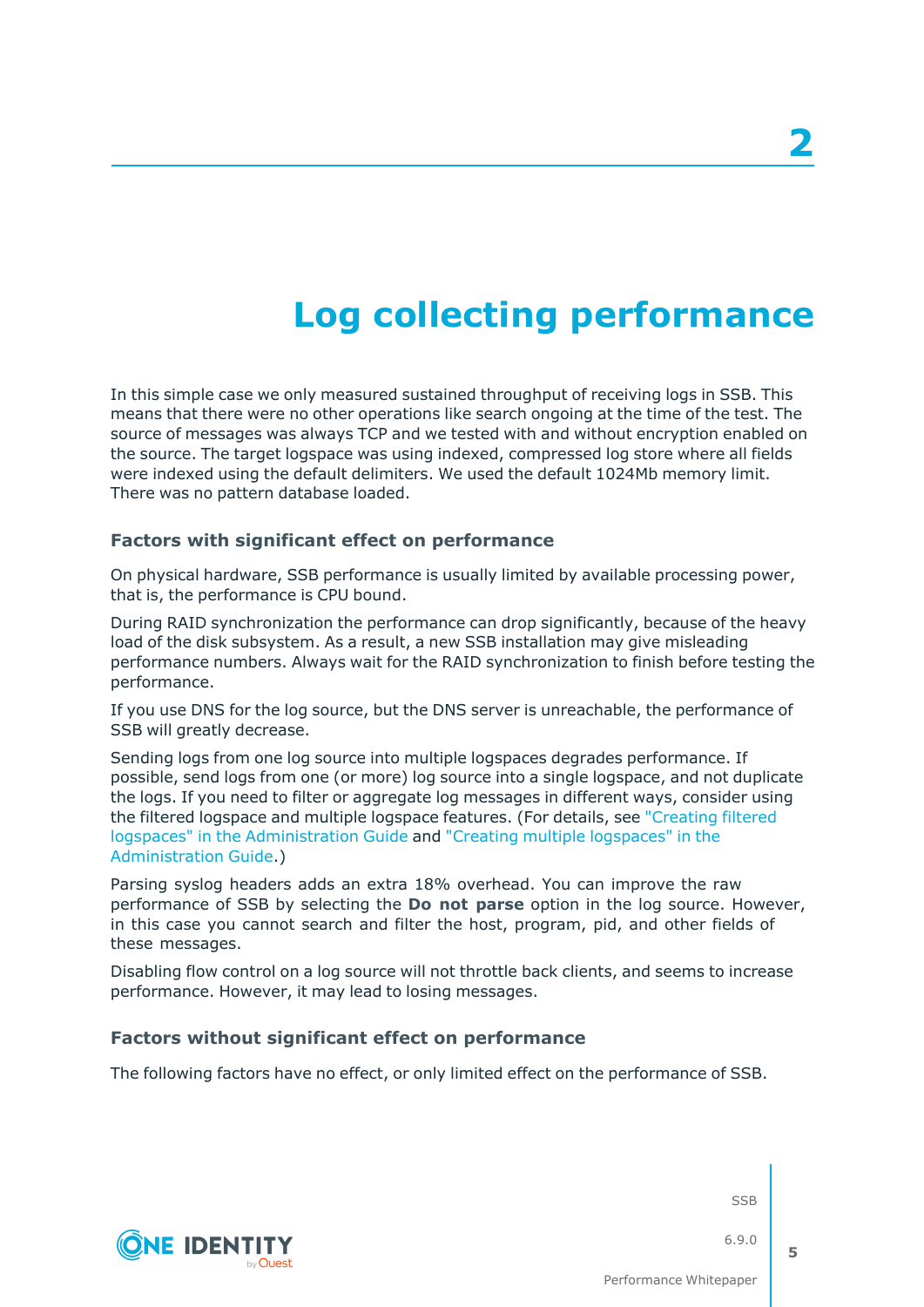- Number of plain TCP connections to the log sources of SSB, up to around 5000 connections.
- Number of SSL/TLS TCP connections to the log sources of SSB, up to around 1000 connections.
- Enabling debug logging in SSB has no effect: debug logs are related to tracing web access and related operations.
- <sup>l</sup> The **Trusted**, **Use DNS**, **Use FQDN** settings have limited effect on performance, provided that DNS is correctly set up. Internally there is a DNS cache in syslog-ng. (For details on these settings, see [Administration](https://support.oneidentity.com/technical-documents/syslog-ng-store-box/6.9.0/administration-guide//) Guide.)

#### **Overall performance**

Depending on its exact configuration and the mix of log formats received, the largest SSB appliance can collect and index up to 100,000 messages per second (100k EPS) for sustained periods.

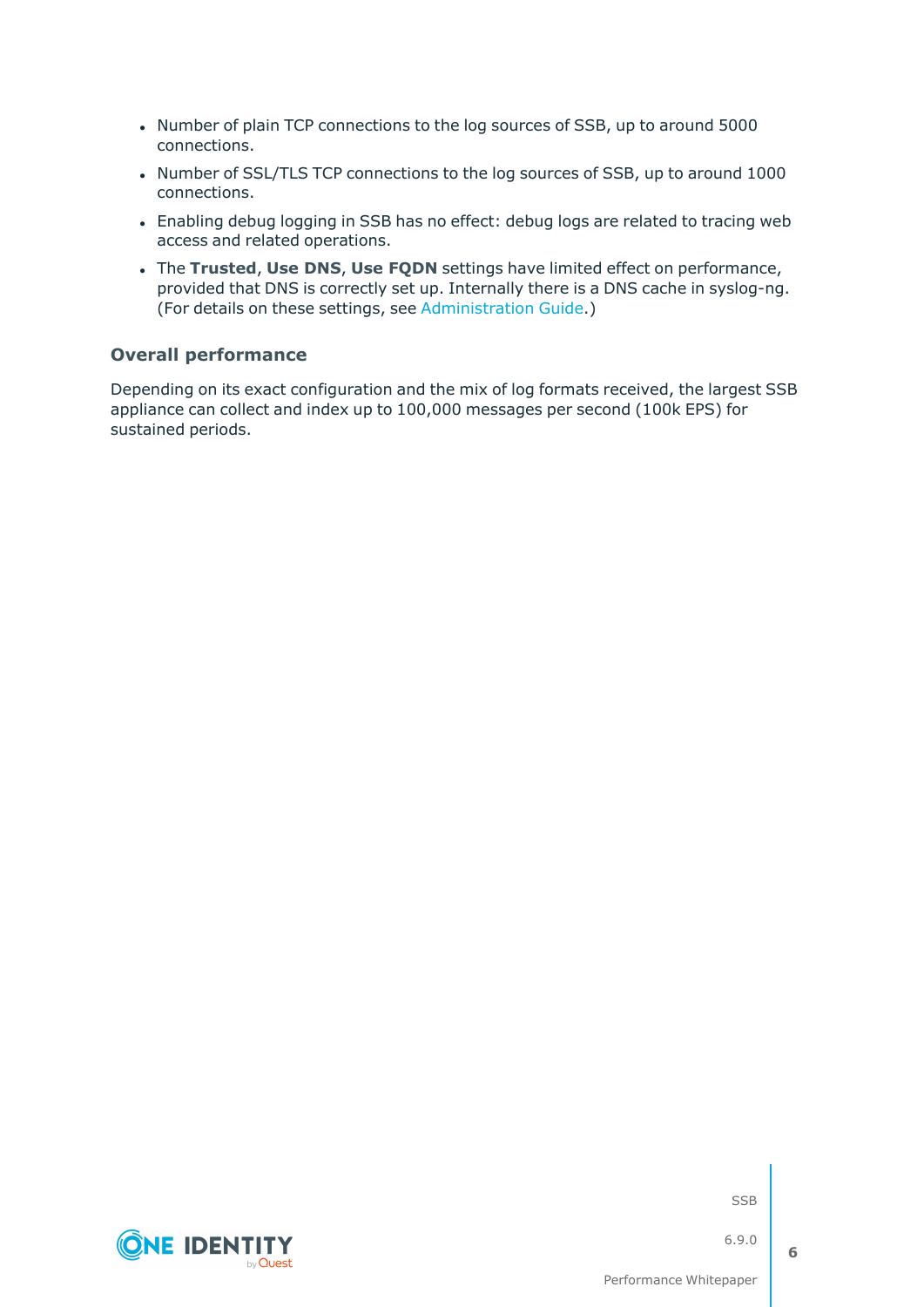## **Introduction to SSB search algorithms**

<span id="page-6-0"></span>This section describes how SSB indexes messages and stores data. It gives you insights to understanding and interpreting the search performance of SSB.

### **Data layout per log store**

#### **Level 1:**

File system directories organized per year and day of month (YYYY/MM-DD).

#### **Level 2:**

Log messages are stored in a single file per day. There is also a file that lists index files (level 3) related to distinct time intervals inside the day.

#### **Level 3:**

Index file that holds an ordered list of tokens processed when SSB received the logs. For each token there is a list of unique identifiers that points to the messages that contained the token.

#### **Search algorithm overview**

**CONE IDENTITY** 

Every SSB search must include the time interval we search in. This information is used to find the days, thus the Level 2 and 3 files that need to be searched. Note SSB stores and searches the log messages based on the time SSB received them (the so-called processed time stamp), and not based on the time stamp included in the log message. The reason is that SSB collects logs in real-time, and also the time stamp in the log messages may not be reliable or complete.

Tokens are the words separated by the delimiters set for the logspace (for details, see "Configuring the indexer service" in the [Administration](https://support.oneidentity.com/technical-documents/syslog-ng-store-box/6.9.0/administration-guide/storing-messages-on-ssb/using-logstores/configuring-the-indexer-service/) Guide).

On Level 3, SSB looks up the tokens that match the basic expressions in the search query. Since the tokens are stored in alphabetic order, this lookup is very fast for exact searches. If the token contains wildcards (\* or ?, then potential matches are checked individually.

SSB

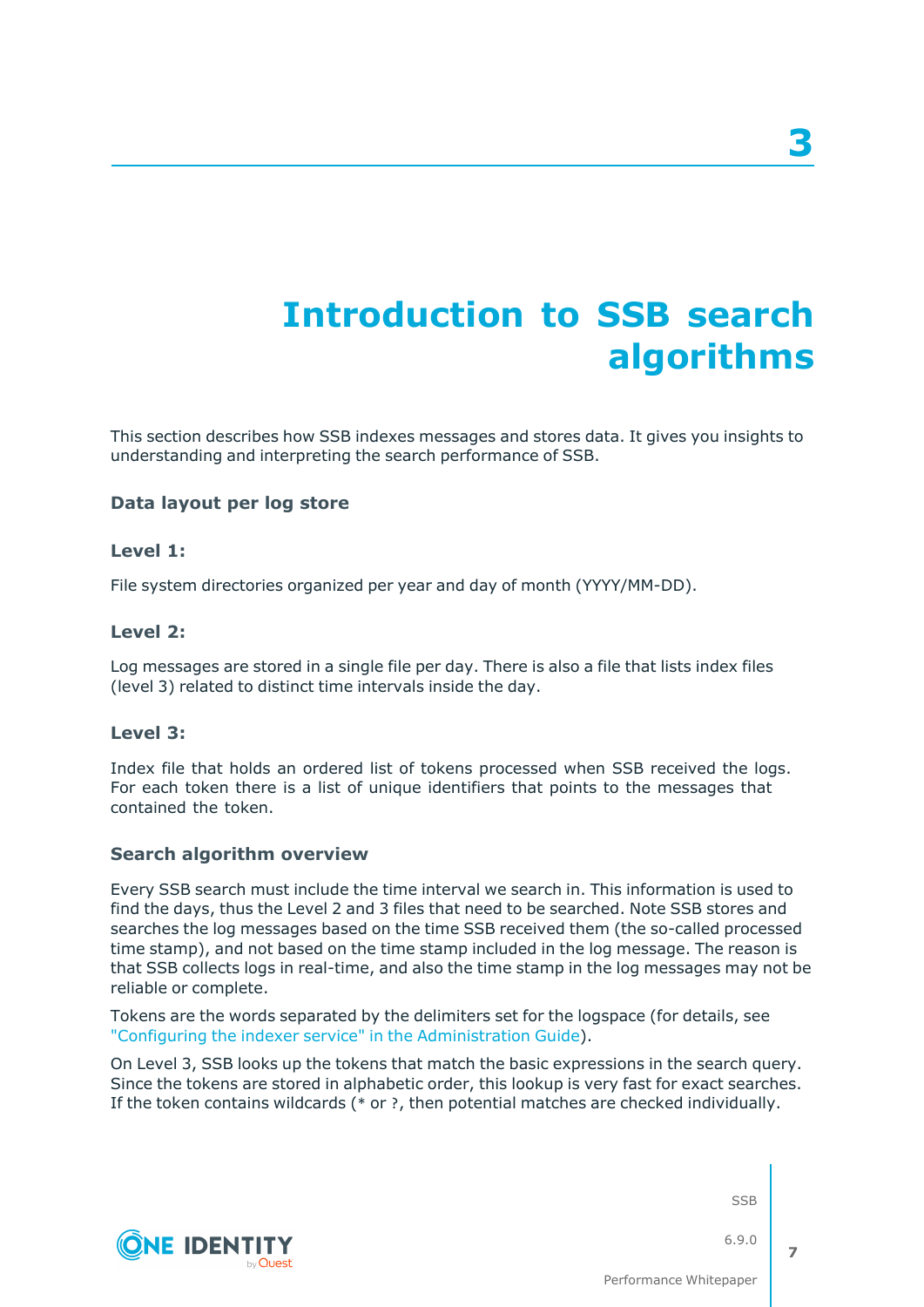At this point, SSB has the list of message identifiers it needs to calculate AND, OR, NOT expressions and finalize search results per day. Getting the final result simply means repeating the procedure for all the days that are requested in the search interval.



SSB

6.9.0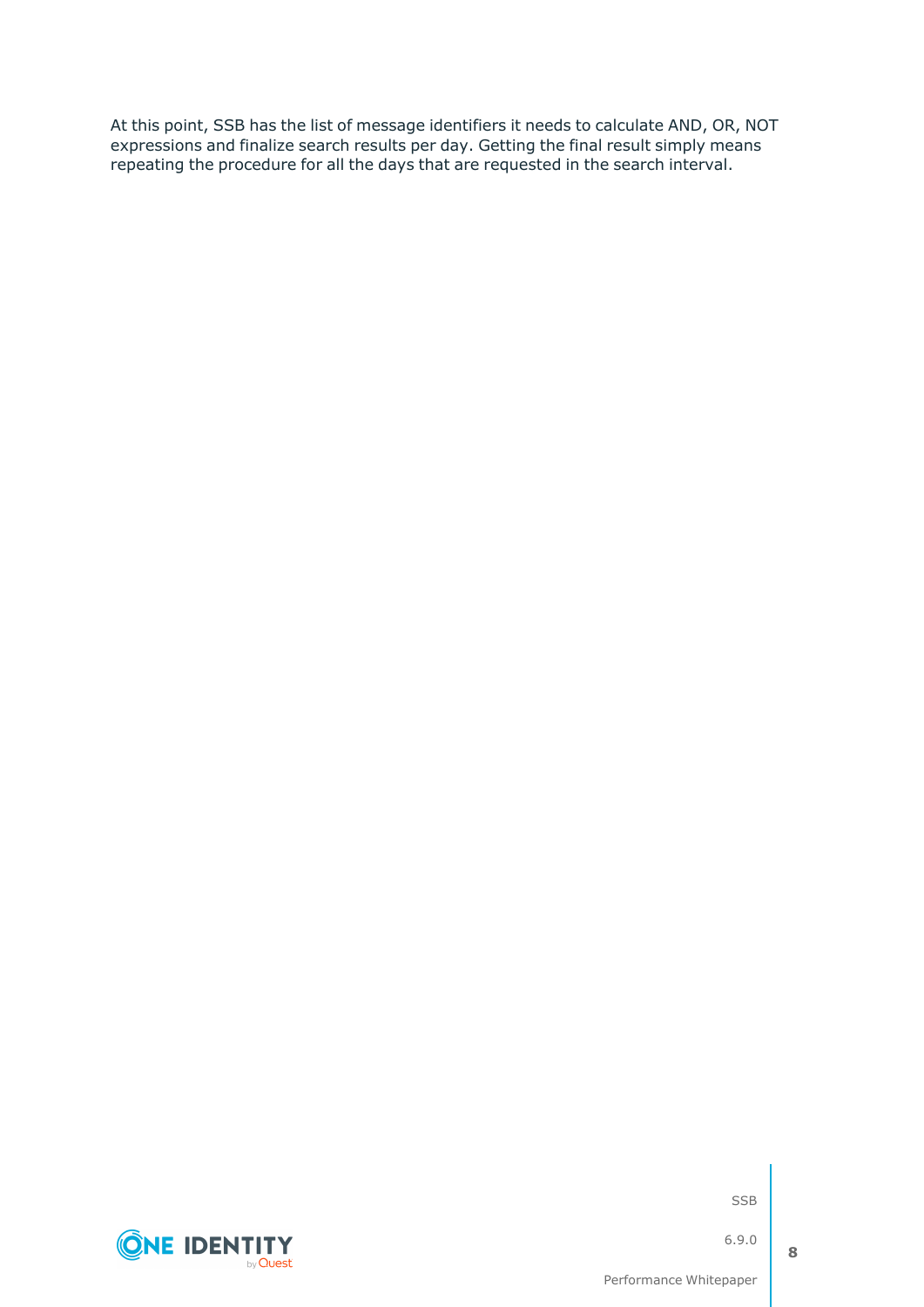## **Search performance (SSB T4)**

#### <span id="page-8-0"></span>**Overview**

In this section we describe SSB search algorithm performance, measured from starting a search to returning the first 100 results. When a search is executed, SSB calculates the unique identifiers of every search results, without loading the individual messages. The actual messages are loaded temporarily only when requested on the user interface or the RPC API.

This means that it can easily happen that calculating the results takes under a second, but fetching all the resulting messages takes minutes, because it takes time to read the messages from the disk and return them. This also means that the size of the messages has no impact on the memory usage of search.

We have conducted our tests using a real life logspace containing 200 million log entries (about 9.1Gb compressed). We executed the searches directly on SSB to avoid network and caching effects. The test hardware was an SSB T4 appliance, but the response times are very similar on SSB T10 appliances as well. For SSB T1, response times are higher by a factor of x2.5 on the average.

#### **Search for all**

The most basic search expression is the empty (or  $*$ ) search, which searches for any message stored in a logspace. This search is immediate with little memory usage, since it only involves looking up the unique identifier ranges intersecting with the time range of the search itself.

#### **Simple search expressions**

#### **Search for specific token:**

Example1: username Example2: restart

**CONE IDENTITY** 

The simplest search expression is a specific token, like login. Tokens are the words separated by the delimiters set for the logspace (for details, see ["Configuring](https://support.oneidentity.com/technical-documents/syslog-ng-store-box/6.9.0/administration-guide/storing-messages-on-ssb/using-logstores/configuring-the-indexer-service/) the indexer service" in the [Administration](https://support.oneidentity.com/technical-documents/syslog-ng-store-box/6.9.0/administration-guide/storing-messages-on-ssb/using-logstores/configuring-the-indexer-service/) Guide).

SSB

6.9.0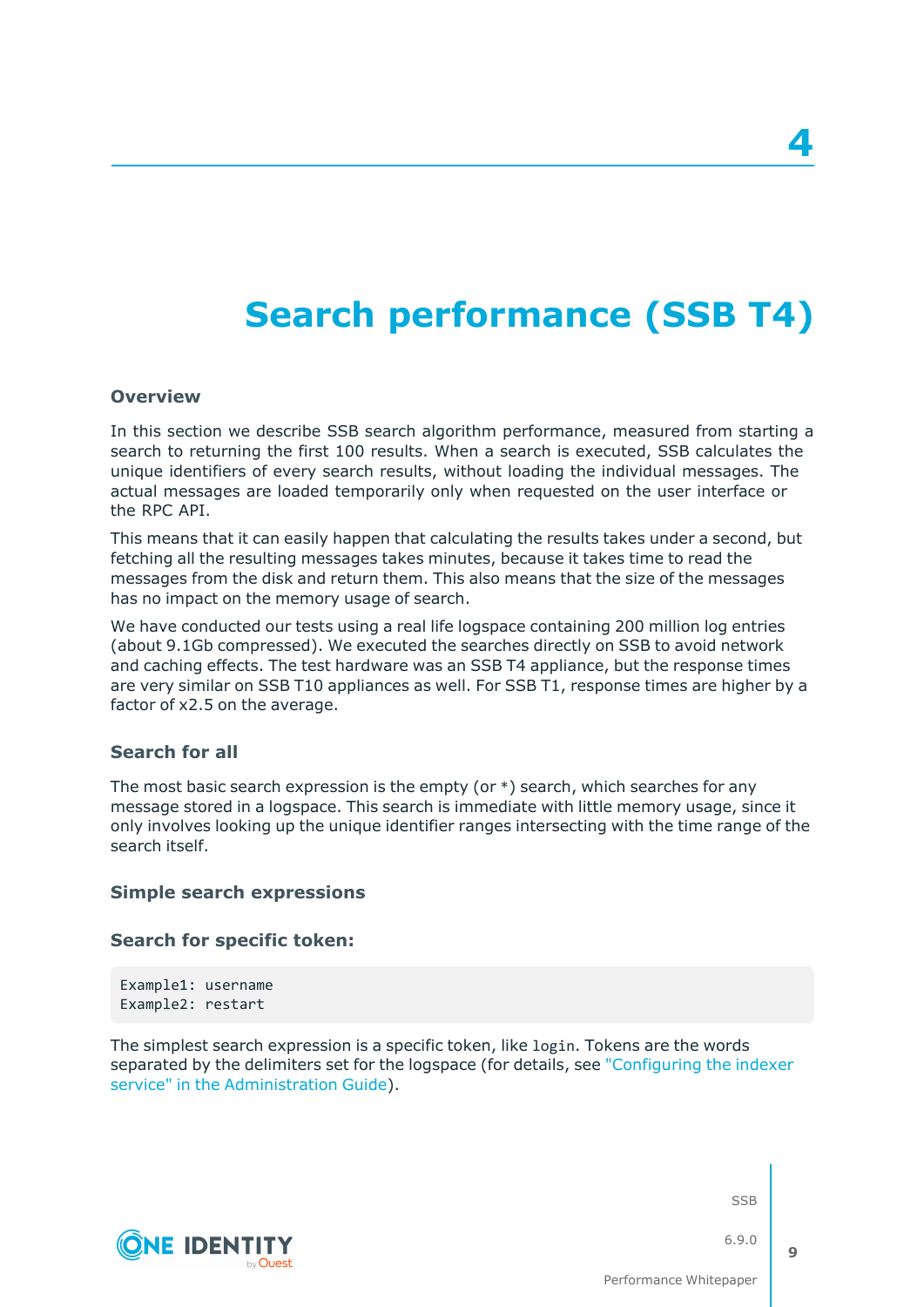For 200 million logs, searching for a token takes between 1-5 seconds, and the used memory is roughly the same number of bytes as the number of results.

#### **Wildcards:**

```
Example1: user?ame
Example2: system*
Example3: *tool
```
You can specifying part of a token, or add \*, ? characters after and/or in front of the token. For example \*pple or appl?.

Search times depend on how many letters are known of the token, especially at the front of the token. The worst case is when the search expression starts with the wildcard, for example \*pple, which would take between 30-60 seconds to search for in 200 million messages. Searching for appl\* takes around 9 seconds. The absolute worst case is \*? where no letter is known, which takes 80 seconds.

Memory consumption is a sum of the number of eventual results plus at most the size of the biggest index file involved in the search. The size of the index file depends on the **Memory limit** setting of the logspace. The higher the limit, the larger the index files. (For details, see "Configuring the indexer service" in the [Administration](https://support.oneidentity.com/technical-documents/syslog-ng-store-box/6.9.0/administration-guide/storing-messages-on-ssb/using-logstores/configuring-the-indexer-service/) Guide.)

#### **Excluding tokens:**

```
Example1: NOT user
Example2: NOT window*
```
You can exclude tokens from a search using the NOT keyword, as in "NOT apple, NOT \*pple, and so on. Such search takes slightly longer than searching for the same expression without NOT. The memory used is roughly the same.

#### **Complex search expressions**

Search expressions can be combined with the AND and OR keywords to create complex search expressions. A negation of a complex search expression with NOT keyword remains a complex search expression. Note that SSB automatically optimizes certain search expressions before evaluating them, for example, expression AND \* becomes expression, NOT NOT expression becomes expression.

#### **Union of searches (OR):**

Example1: username OR pass\* Example2: server1 OR server32 OR server50 OR server3

Response time can be calculated by adding up the response times of the searches included in the OR expression. The actual OR operation is extremely efficient, so there is little additional overhead.

**SSB** 

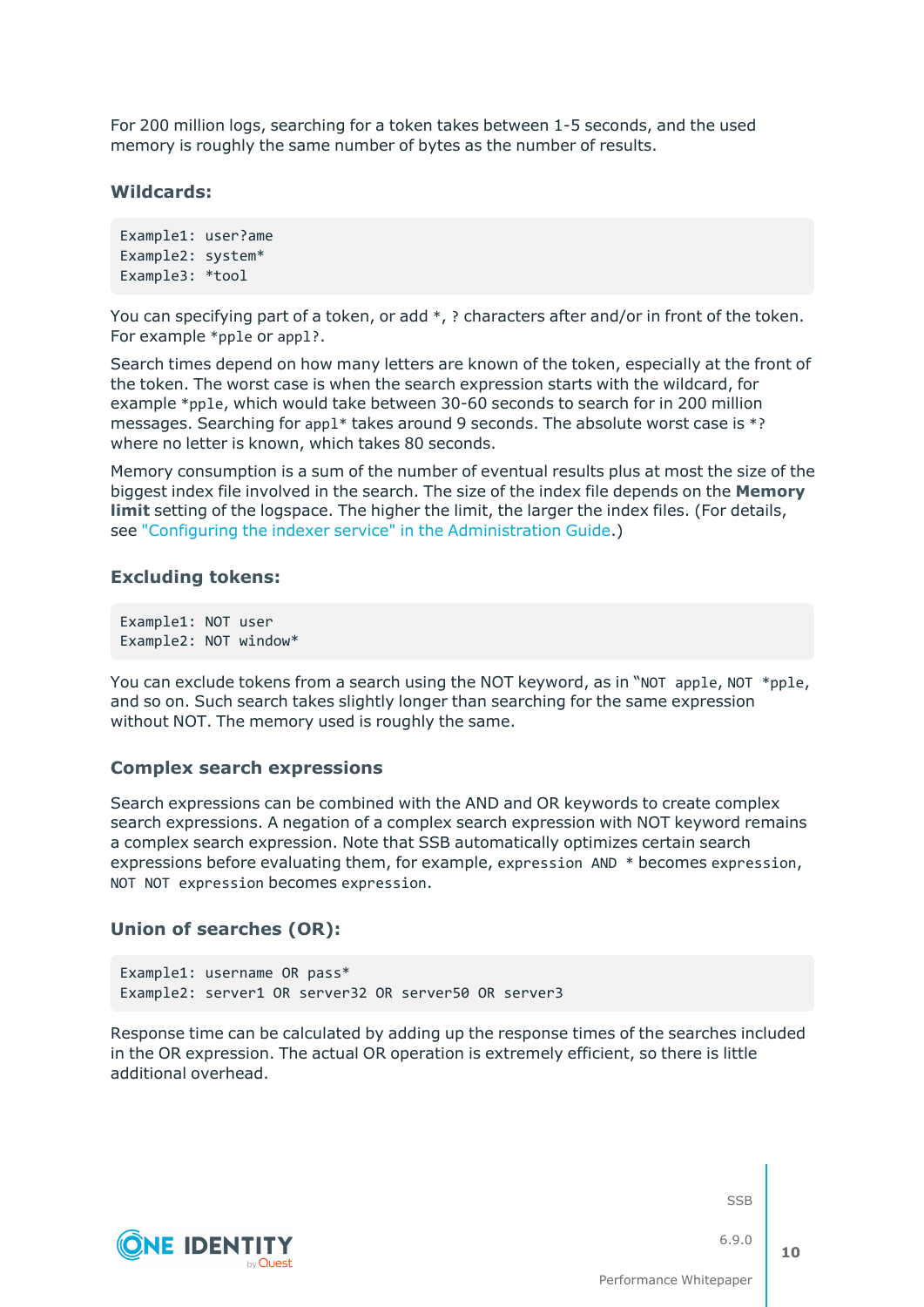### **Intersection of searches (AND):**

Example1: user AND login AND fail Example2: user AND NOT close\*

The maximal response time can be calculated by adding up the response times of included searches in the AND expression. The actual AND operation is extremely efficient, so there is little additional overhead.

#### **Statistics on search results:**

Same response times and memory consumption expected as for regular searches.



SSB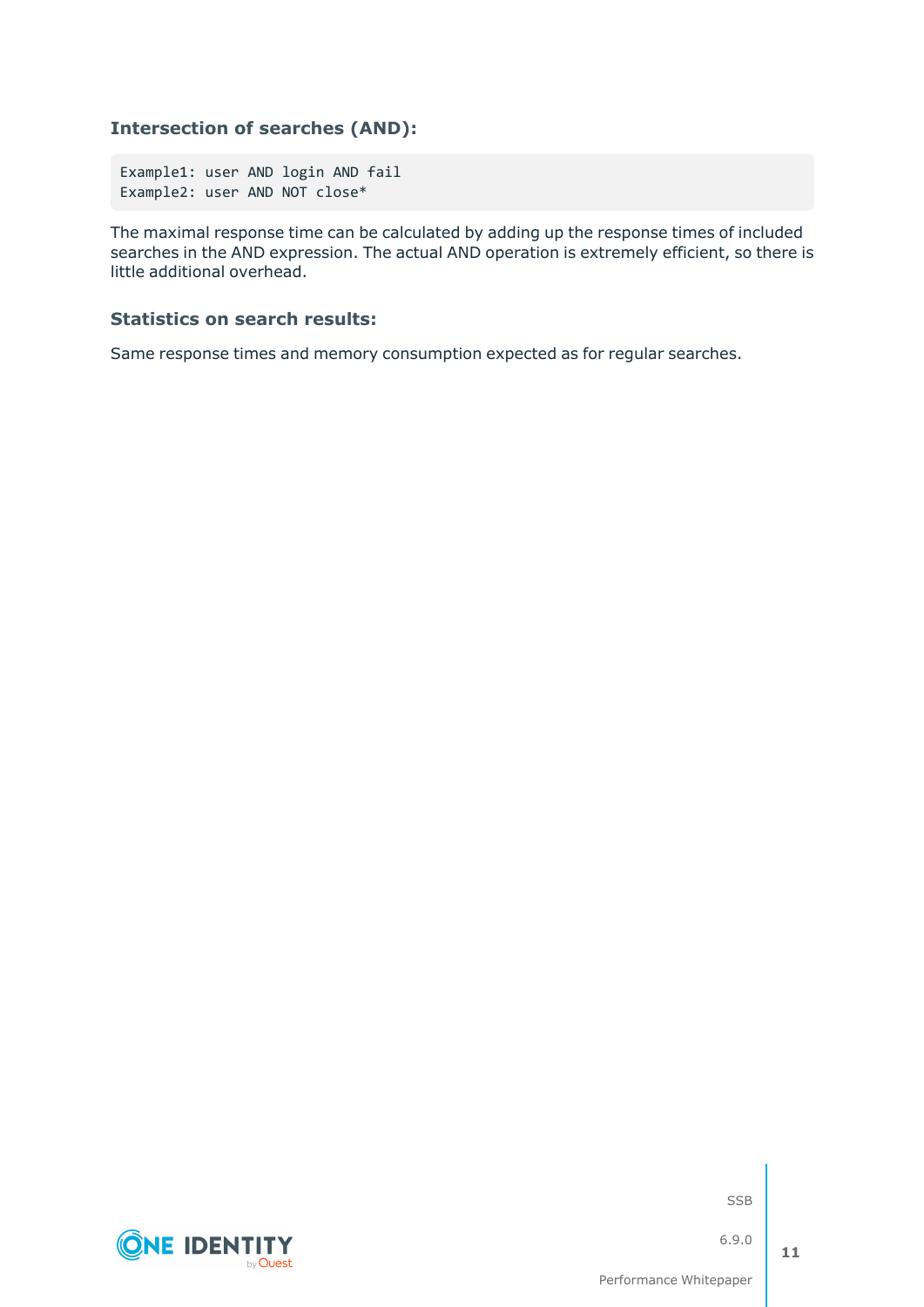## **Log collection and search**

#### <span id="page-11-0"></span>**Measurement setup:**

An indexed logspace was set up with all fields indexed. 25,000,000 log messages were sent via TLS source into the logspace every hour for 24 hours to represent "historical" data. Then we kept sending 25,000,000 log messages every hour, while executing an increasing number of parallel search queries to simulate 1 to 29 concurrent busy users.

User simulation was achieved by executing the same RPC API queries that a front end (i.e. internet browser) would send. These are: splitting the time interval in question into 30 equal parts and calculating the number of results per interval (these are the bars on the search interface) and also fetching the first 200 results (part of this is show at the bottom of the search interface).

#### **Measurement quantities:**

- Rate in 1000x message/second, that is, how many log messages we can send into SSB while running searches at the same time.
- Number of searches finished in 3 minutes of the test.

#### **Case 1**

The search queries are very simple exact token searches. Memory limit for the logspace is 1024Mb. Search was for X<n> OR Y<m> with variable n,m numbers to avoid effects of the query cache of SSB.

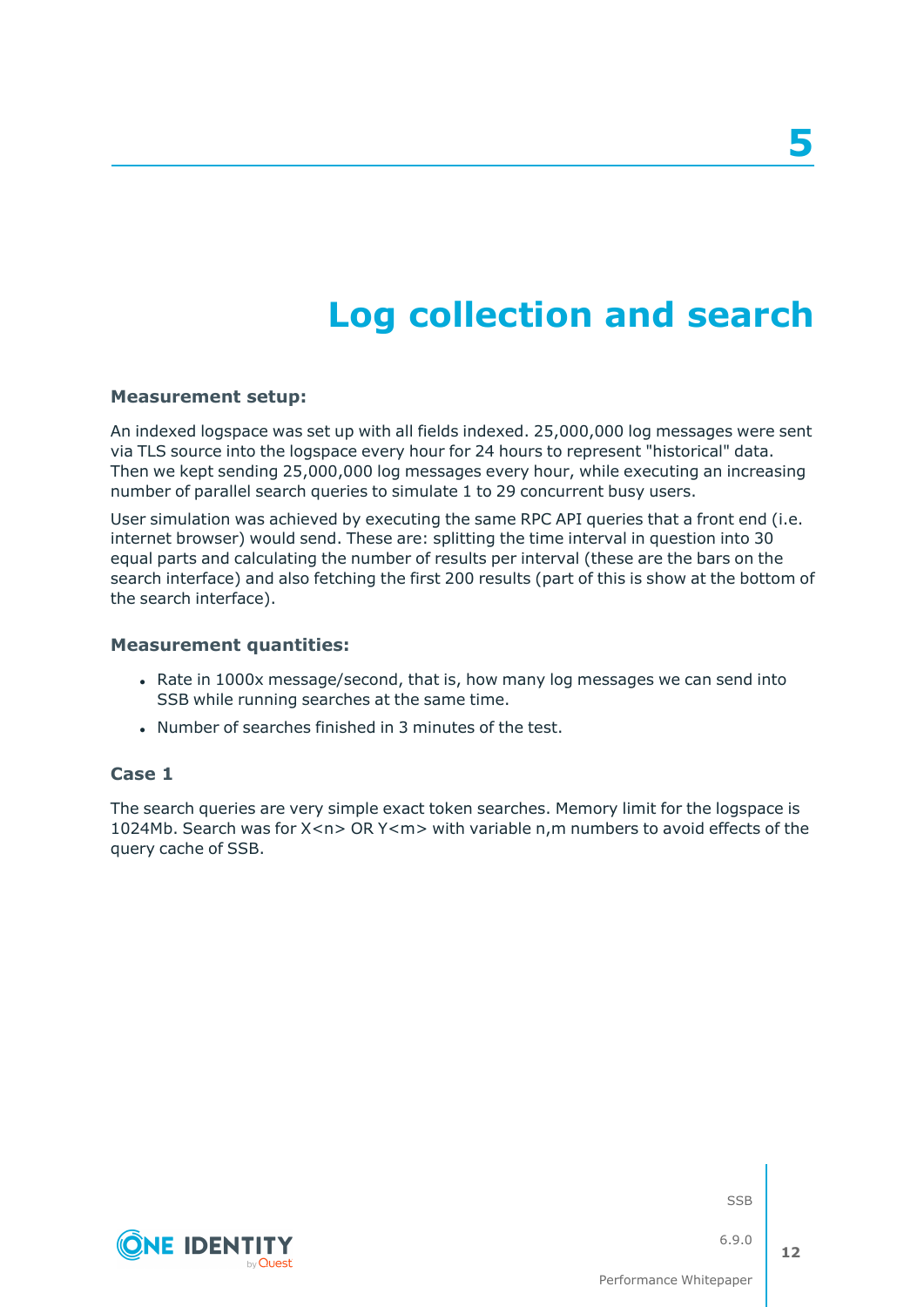





SSB

6.9.0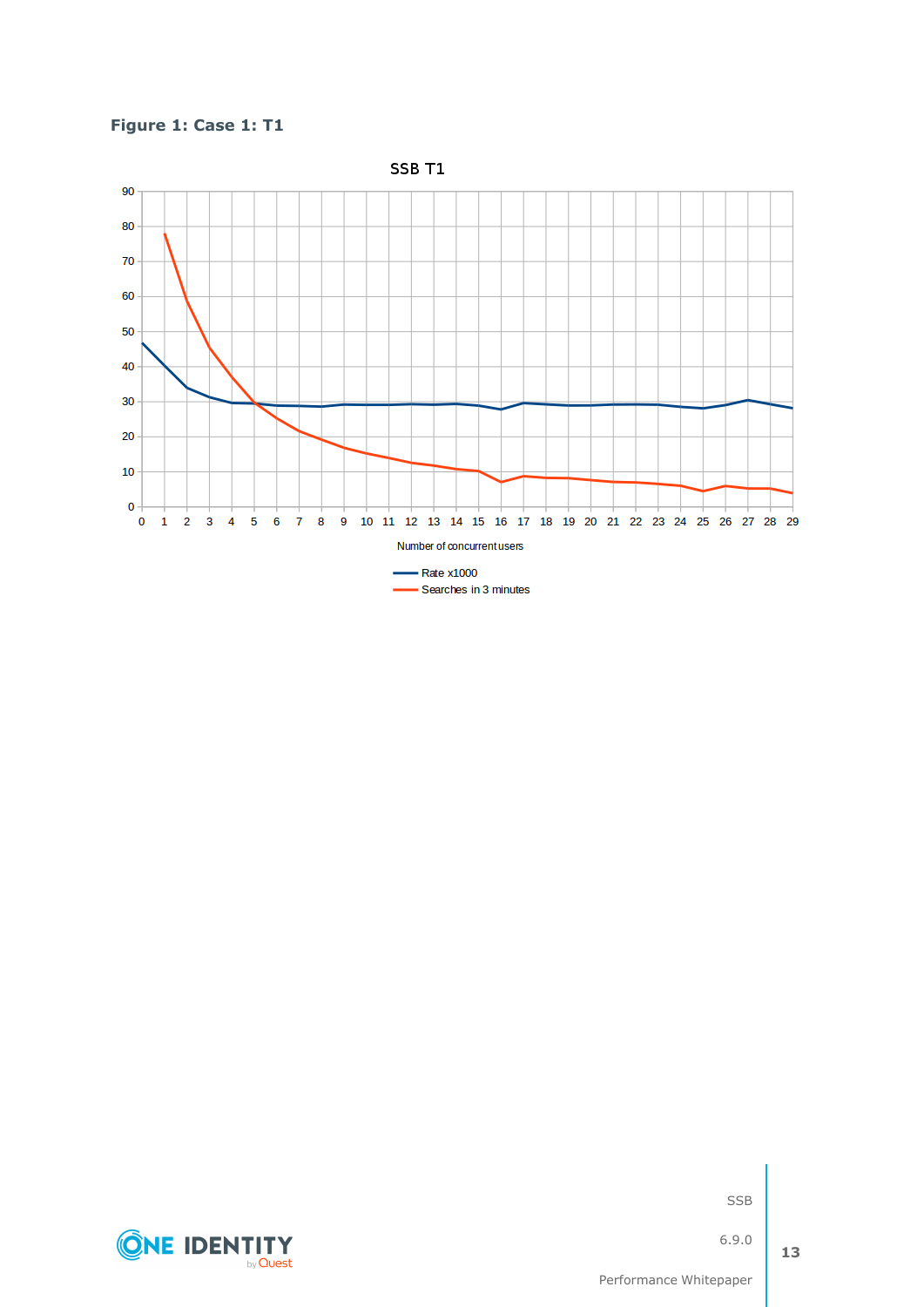**Figure 2: Case 1: T4**



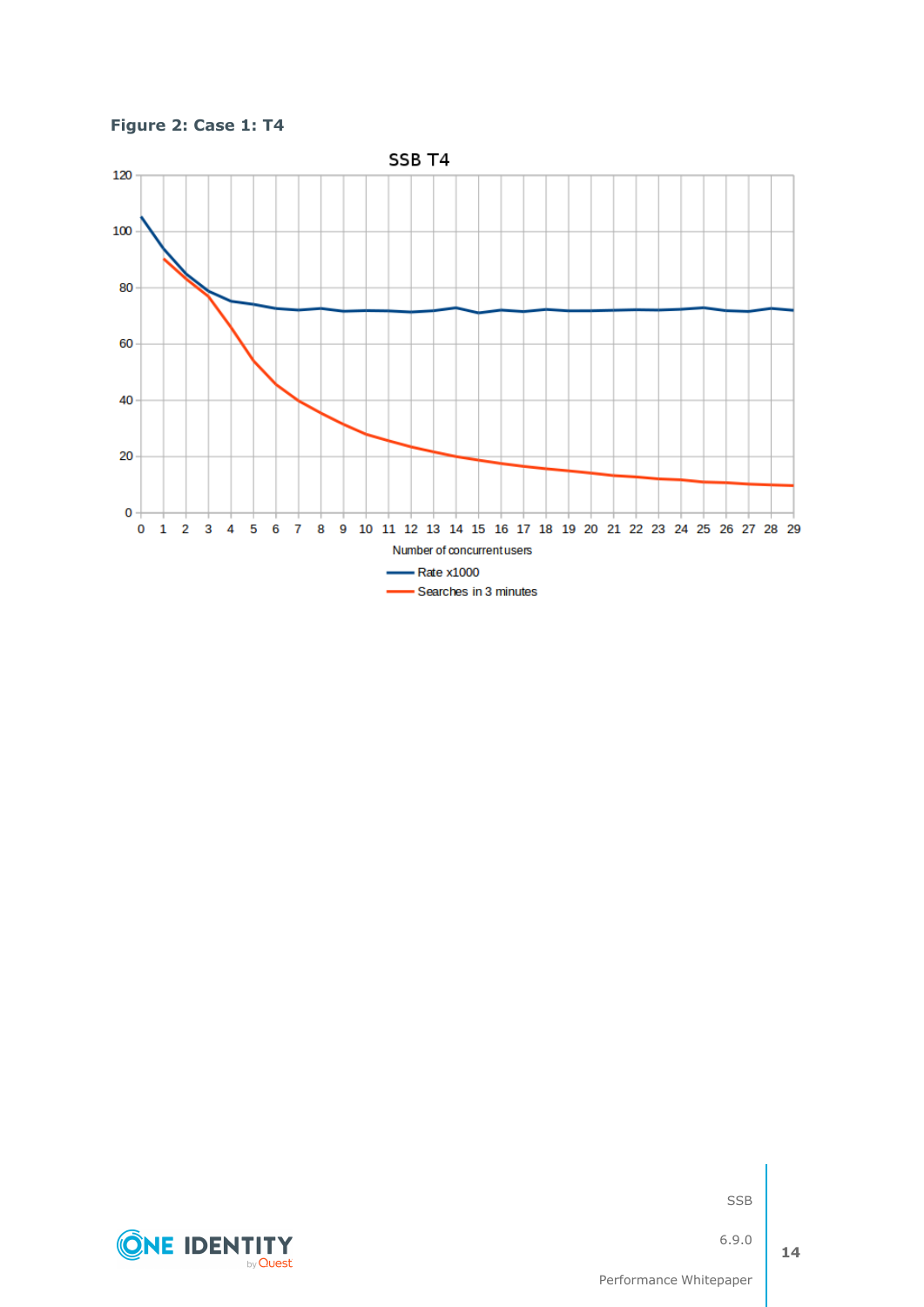**Figure 3: Case 1: T10**



### **Case 2**

Addition of \*Z to the start or the query to force much more disk IO usage. Results were the same regarding throughput and obviously lower for number of searches.

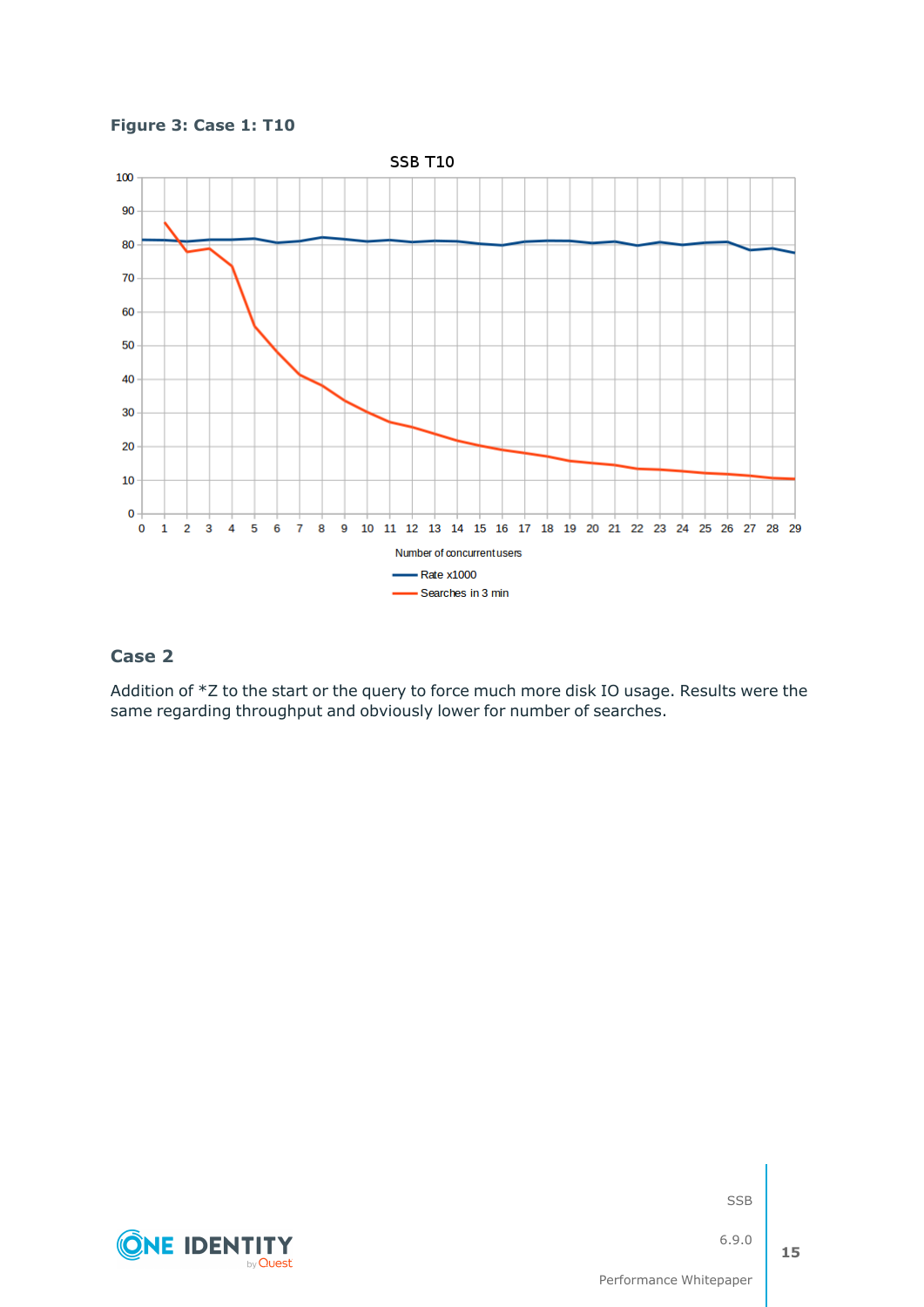





SSB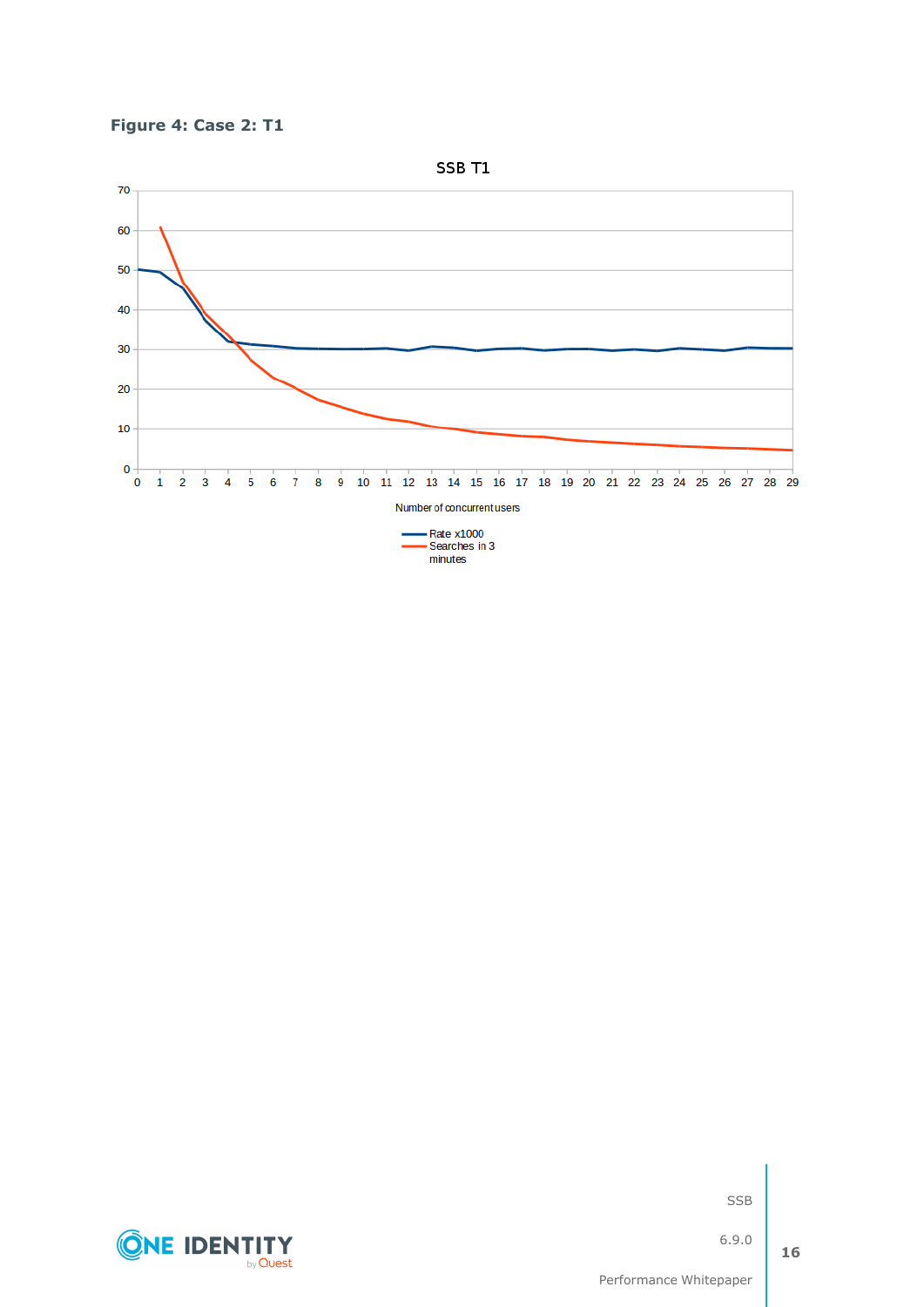## **Performance of SSB versions**

<span id="page-16-0"></span>The following charts show how the search performance of SSB has improved, using SSB 4 LTS (4.0) as a baseline. We used relatively longer queries, where the response time was at least 2 seconds, so that the results are easier to measure and compare. Otherwise, various other factors could have distorted the measurements. Note the following point:

- The structure of index files was optimized in SSB 4 F2, greatly increasing the search performance of SSB. If searching is slow in your SSB and you are using SSB 4 LTS, consider upgrading to a newer version. (Note that this will affect only the index files created after the upgrade.)
- The search algorithms were optimized in SSB 4 F2, decreasing the memory usage of search by an average of 80%. If search causes high memory consumption in your SSB and you are using SSB 4 LTS, consider upgrading to a newer version.



#### **Figure 5: Average response time**

### Average response time



Performance Whitepaper

SSB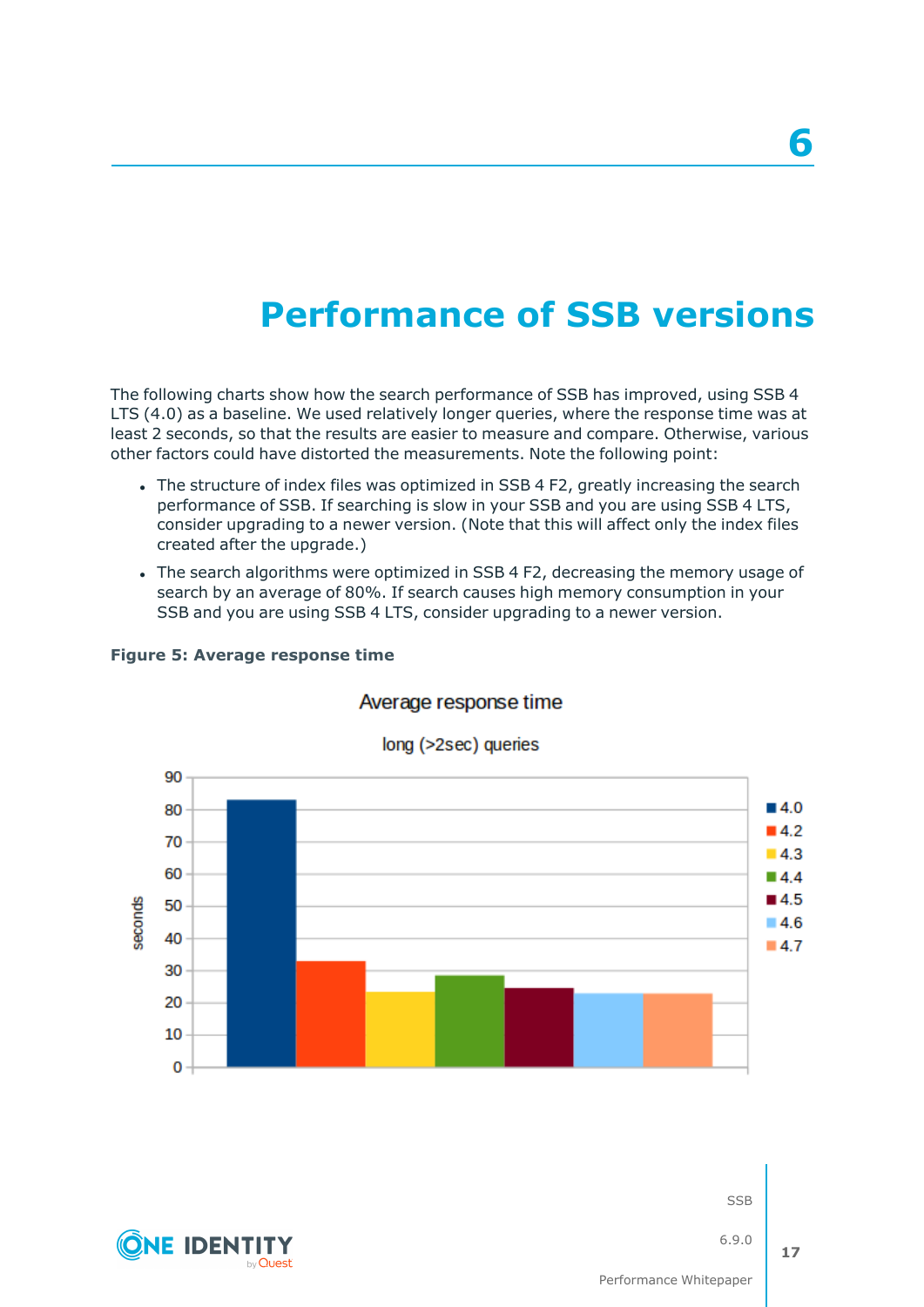### **Figure 6: Relative response time**

### Relative response time



 $100 = SSB 4.0$ 



SSB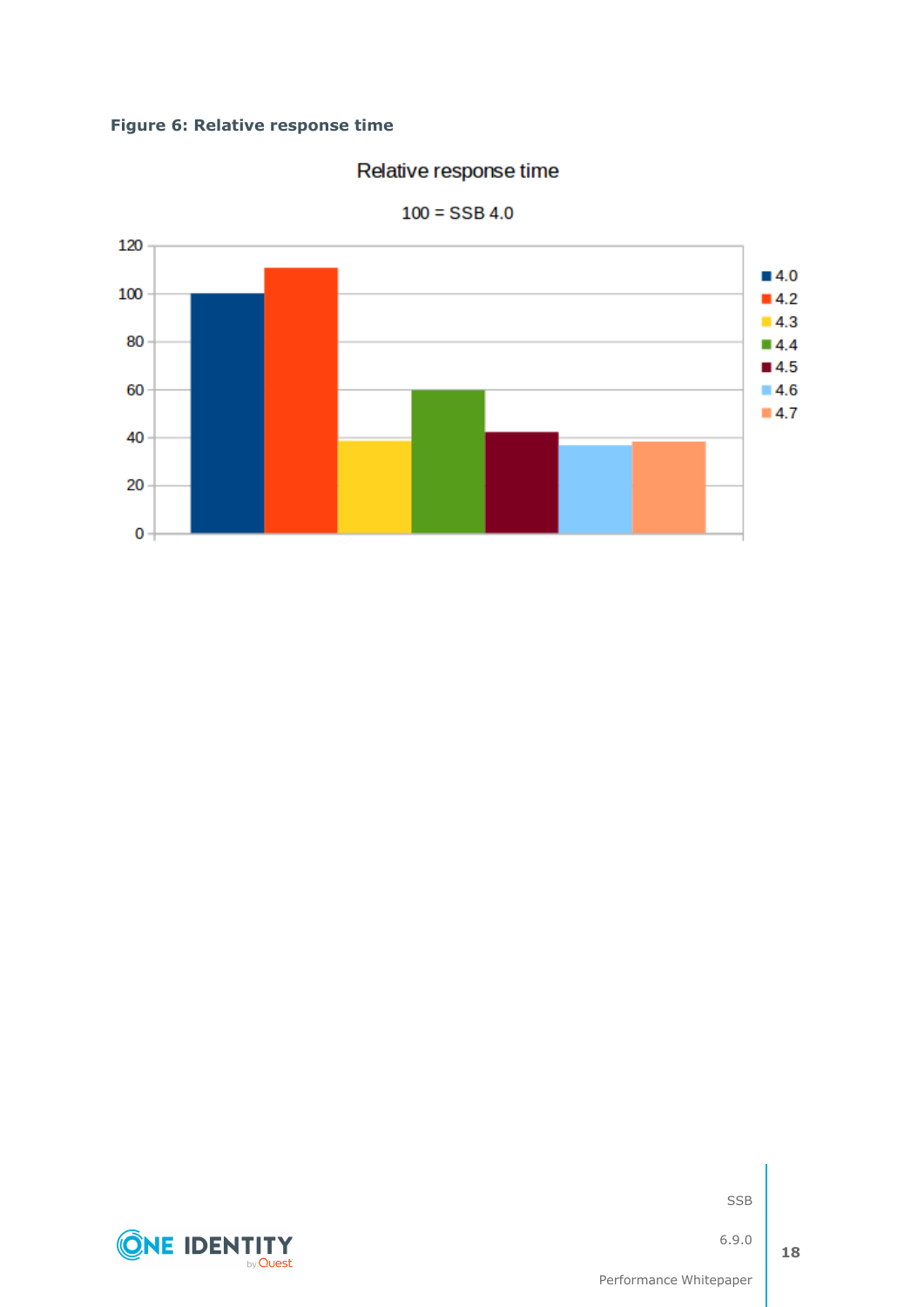### **Summary**

<span id="page-18-0"></span>The test measurements show that the processing capabilities and search performance of syslog-ng Store Box have increased significantly since version 4 LTS, and that SSB is capable of receiving and processing high-volume log traffic. The largest SSB appliance is capable of scaling up to 100,000 event per second (100k EPS).

If the search performance of SSB is not adequate in your environment (search is slow, or greatly increases the memory consumption), check the version of your SSB. If you are using SSB 4 LTS, consider upgrading to a newer version.

If you have questions about the performance of SSB, or need help in optimizing the configuration of your SSB appliance, contact our [Professional](https://support.oneidentity.com/professional-services-product-select) Services Team.



SSB